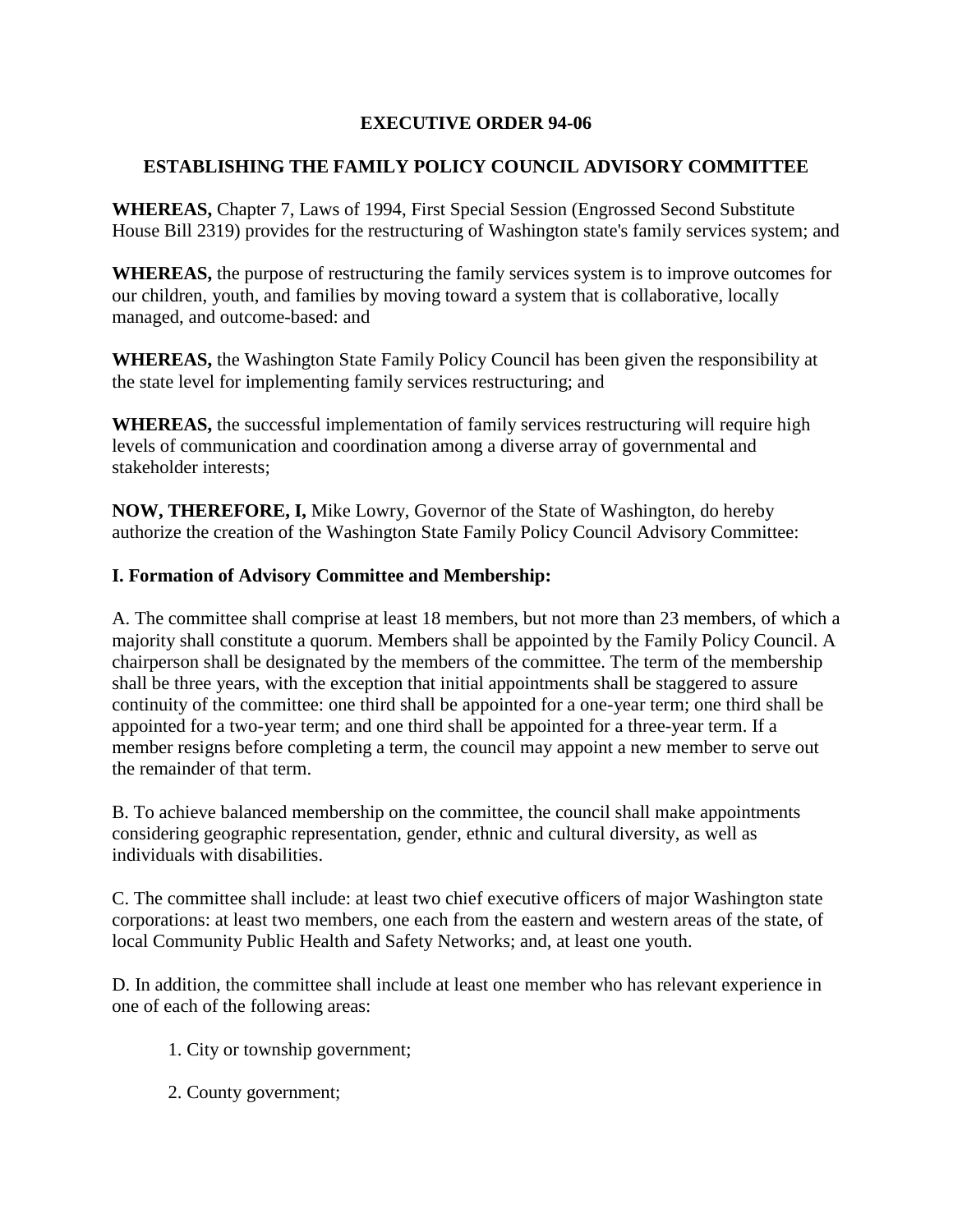- 3. Federally recognized Indian tribes;
- 4. School districts;
- 5. Existing children' s commissions;
- 6. Law enforcement;
- 7. Superior courts;
- 8. Public parks and recreation programs;
- 9. Private agency service providers;

10. Community organizations not associated with the delivery and services affected by E2SHB 2319;

- 11. Juvenile justice;
- 12. Labor organizations; and
- 13. Youth training and employment.

#### **II. Role of the Committee:**

A. To review, analyze, and advise the Family Policy Council on its responsibilities under E2SHB 2319;

B. To advise the council regarding its biennial review and recommendations on federal and state programs as provided in section 308 of the legislation;

C. To advise the council on the establishment of network boundaries;

D. To review and comment to the council on its role relative to the establishment of risk and protective factors; and

E. To perform other functions and duties related to family services restructuring as requested by the council.

#### **III. Meetings and other Business:**

A. The committee shall convene at the request of the Family Policy Council, and not less than four times a year.